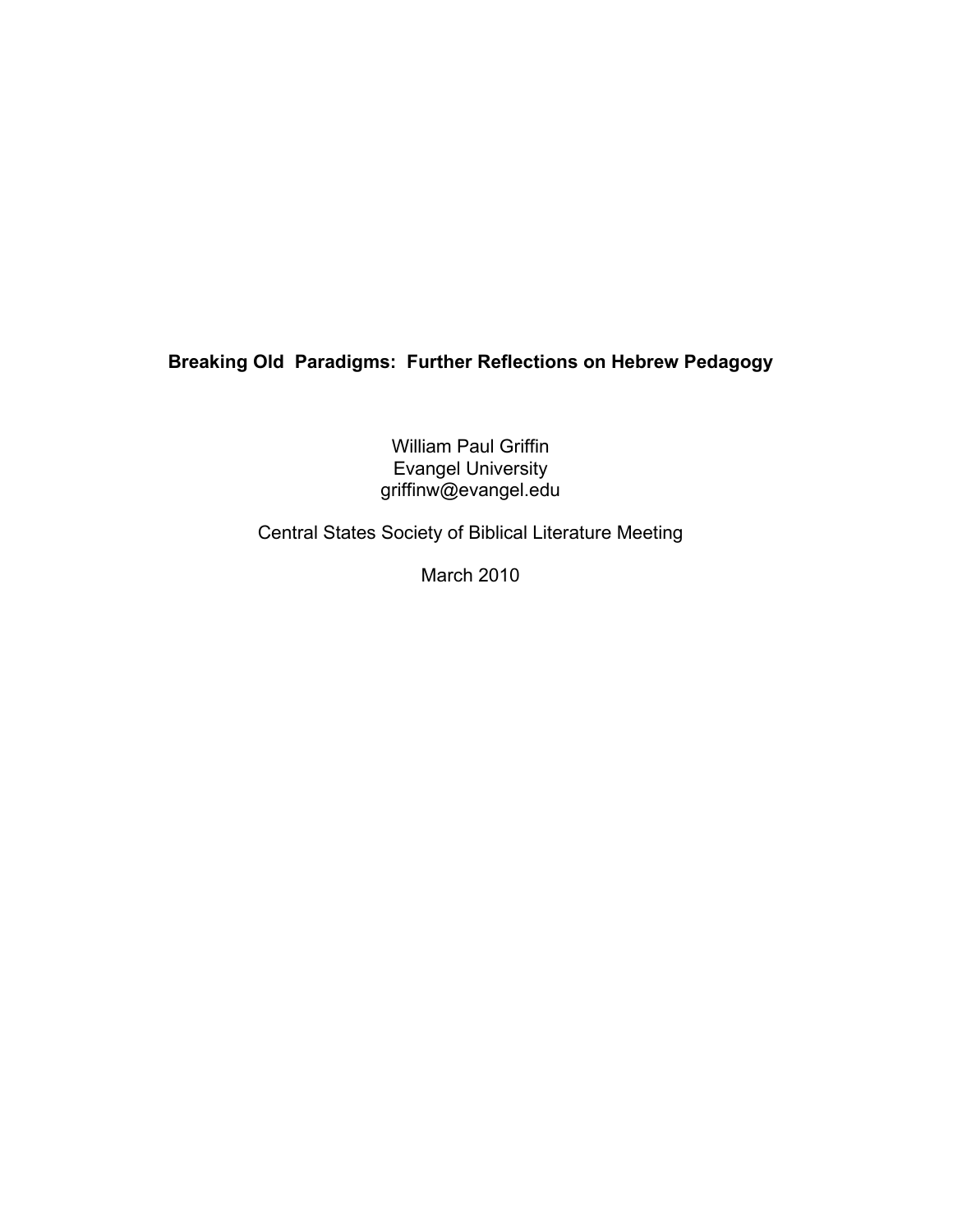In my previous essay, "Killing a Dead Language: A Case against Emphasizing Vowel Pointing when Teaching Biblical Hebrew,"<sup>1</sup> I argued that an emphasis on Tiberian pointing is counterproductive to the Hebrew pedagogical process. Here I propose that many of the traditional methods and expectations which are found in the bulk of Biblical Hebrew textbooks--old and new--are inefficient, confusing to students, and fraught with trivia. Methodologically these grammars are a mixture of approaches for teaching Latin and other European languages<sup>2</sup> with a healthy dose of Jewish tradition, applying western linguistic labels which do not fit this ancient Semitic language. Many of these methods and emphases, while well entrenched within academia, have been uncritically accepted as necessary. However, as Rahel Halabe has noted, "there is hardly any research to be found dedicated specifically to ancient language pedagogy."<sup>3</sup>

A number of authors have noted that most recent Hebrew grammars are basically the same. As Frederick Greenspahn has said,

"For decades, courses in biblical Hebrew relied on a handful of textbooks. . . . Over the past ten years, however, there has been a seemingly endless flood of new books, each claiming to have features that set it apart from the others, whether in terms of content or pedagogic method. Several of these recent books present themselves as being tailored for specific audiences, such as evangelicals or students who already know modern Hebrew. The fact of the matter is that they are all fundamentally alike."<sup>4</sup>

Similarly, a review of a recent Hebrew grammar concludes as follows:

\_\_\_\_\_\_\_\_\_\_\_\_\_\_\_\_\_\_\_\_\_\_\_\_

"The book is competently written, attractively published, and possesses some nice pedagogical features along with others that are less helpful, but in the end it failed to make a strong impression of any kind, whether positive or negative. And that is perhaps the book's chief flaw: given the absurd number of introductory Hebrew grammars that are already on the market, along with the several new ones that inevitably appear each year, it does little to distinguish itself as unique among the many options out there and thus [does little] to justify the need for its own existence."<sup>5</sup>

<sup>1</sup>SBL Forum , n.p. [cited May 2007]. Online: http://sbl-site.org/Article.aspx?ArticleID=675  $2$ As Arthur Walker-Jones has said, "Biblical scholarship may need to have a critical discussion about the extent to which a grammar, largely identified with the grammars of Latin, Greek, and the European languages, has been imposed on Hebrew." Arthur Walker-Jones, " New Life in the Biblical Studies Classroom," SBL Forum , n.p. [cited July 2005]. Online:http://sblsite.org/Article.aspx?ArticleID=423

<sup>&</sup>lt;sup>3</sup>Rahel Halabe, "Ancient Languages are Still Around, But Do We Really Know How to Teach Them?" SBL Forum , n.p. [cited Feb 2008]. Online:http://sbl-site.org/Article.aspx?ArticleID=756

<sup>4</sup>Frederick E. Greenspahn, " Why Hebrew Textbooks Are Different From Those For Other Languages," SBL Forum , n.p. [cited July 2005]. Online:http://sbl-site.org/Article.aspx?ArticleID=420

<sup>&</sup>lt;sup>5</sup> Max Rogland, "Review of Robert R. Ellis, Learning to Read Biblical Hebrew: An Introductory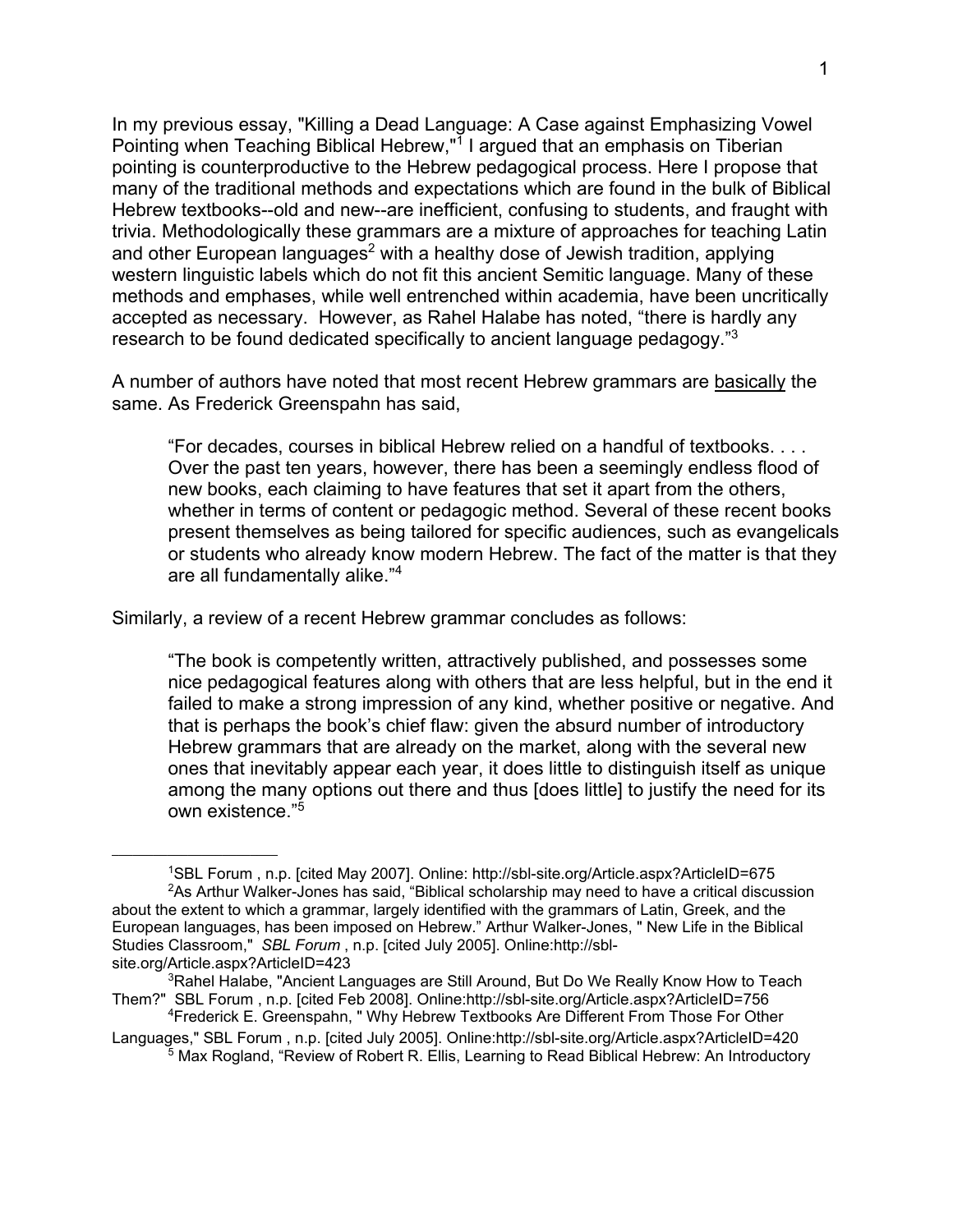### REFER TO CHART: HEBREW GRAMMARS

An analysis of a number of old and recent grammars bears out Greenspahn's point that they are "fundamentally alike." If there is any recent trend, it is to put off the introduction of verbs until well into the first semester (Seow, Pratico/Van Pelt, Fuller/Choi, Garret/DeRouchie, Webster). Otherwise the differences are minor.

So should we all just go back to Lambdin and call it a day? I suggest that something far more radical is needed: a new paradigm for introductory Hebrew pedagogy which keeps in mind what should be the ultimate goal: learning to read the Hebrew Bible in the original language and translate it with precision, rather than preparing students to jump through academic hoops, established though they may be. We should reduce the emphasis on lists and charts, take the relative frequency of concepts into consideration, and take other steps to increase efficiency and reduce confusion. In particular, this means:

1. Teach Biblical Hebrew as language, not as lists. Many current grammars take an atomistic approach, giving students list after list of parts of speech, while not even introducing them to the verbless clause until well into the first semester. The result is that students see lists and charts, but not language. The assumption seems to be that students will easily make the transition from seeing the language disected into the ability to read. But is this assumption warranted? Do they actually make that transition? If we were to hand them piles of Legos, sorted by shape and color, would we expect them to visualize a space shuttle? While it is neither practical nor possible to introduce all aspects of a language at once, the degree to which elements of the language are separated needs to be reconsidered.

One way to accomplish this is by giving students verbless clauses and verbs early. By doing so they are more likely to have a sense of accomplishment because they are actually using the language, rather than merely regurgitating lists. These simple sentences can progressively augmented by other parts of speech.

2. Begin the introduction to Hebrew with simple sentences, without purely relying on exact examples from the Hebrew Bible. It is becoming trendy to only use examples in a grammar which specifically come from the HB, rather than having some simplified sentences to get students started in the language. I agree that it should be our goal to get them into the actual text of the HB as quickly as possible. Nevertheless, there is value in beginning the language with a "Dick and Jane" approach, for we should be teaching them to learn the logic of the language, anticipate what is to come, and reason with the wide range of possibilities. Thus having students begin with sentences like "The king is in the house" or "The man is on the road" can get them started.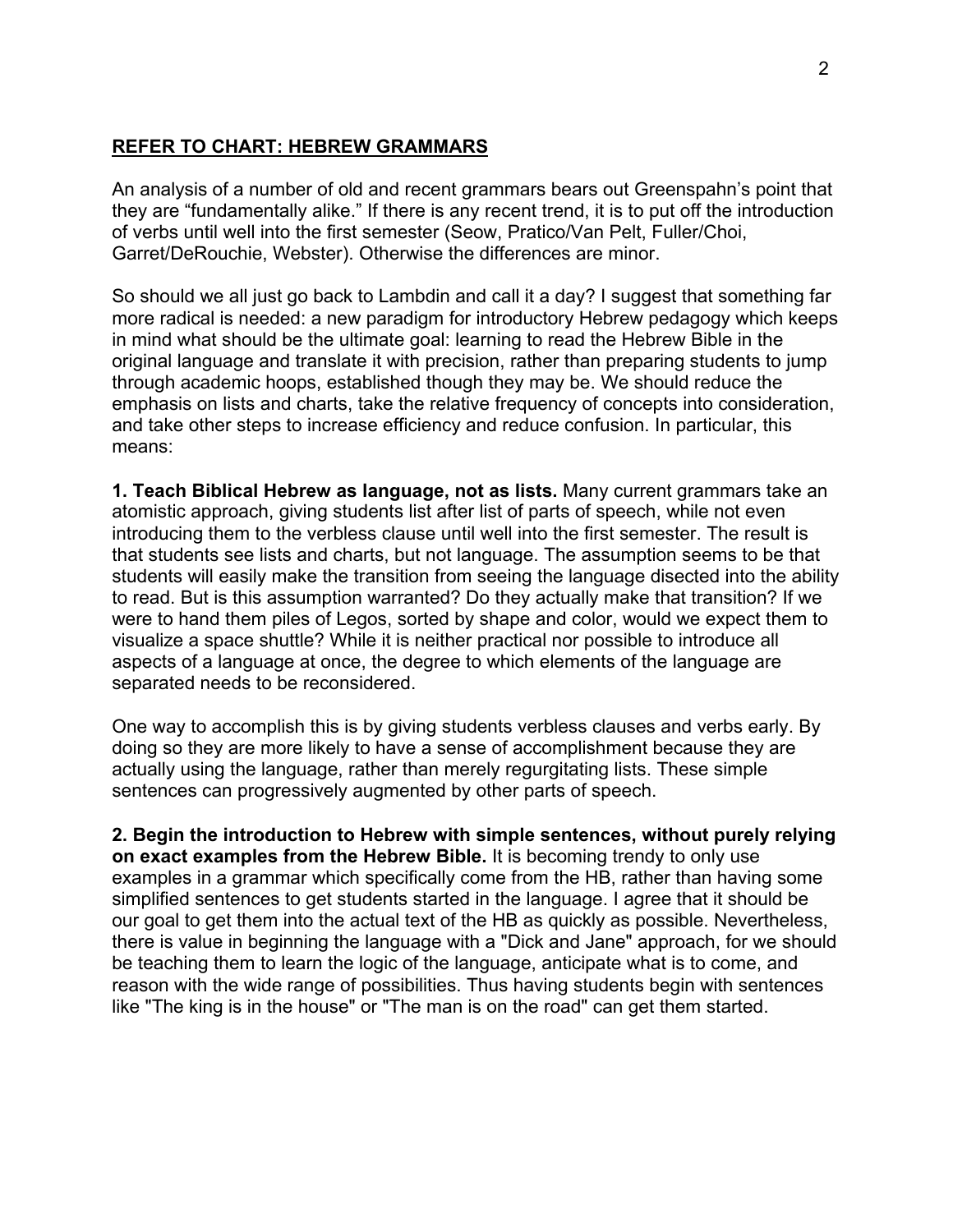As for notion that all exercises and examples in a grammar must utilize only those forms which occur in the HB, I must admit that I find it somewhat amusing and contradictory that the same grammars which exclusively use Biblical examples (or come close to it, e.g. Seow, Pratico/Van Pelt, Webster)) then use קטל as their strong verb--a verb which only occurs 3 times in the HB (Job 13:15; 24:14; Ps 139:19)! Incidentally, I have no objection to the use of קטל, כתב, or boxes (ווי (to represent the strong verb.

#### 3. Begin with high frequency vocabulary, and then move to the less common. This

will help students gain an entrance into Biblical texts early in the learning process and reduce the number of words they have to look up. If, by the end of the course, students are taught the bulk of the 50+ words, they will be able to translate most of what they encounter with the aid of a reader's lexicon such as Armstrong, Busby, and Carr.<sup>6</sup> As for low frequency words, these should be glossed instead of being part of vocabulary lists which are expected to be memorized.<sup>7</sup>

This is another reason to introduce verbs early. If one picks up a vocabulary book such as Mitchel's,<sup>8</sup> it is quite clear that verbs are among the highest frequency words which occur, and that they populate a significant portion of every high frequency vocabulary list.

## SEE CHART: VERB TENSE, PERSON, AND GENDER STATISTICS

3. Instead of traditional verb charts, introduce the third person, tense by tense, and then other persons. Most introductory Hebrew grammars in the last century have extensively relied on verb paradigms. These paradigms place an equal emphasis on all forms, regardless of the frequency of the particular forms. Further, there is the general assumption that requiring the memorization of verb paradigms is the most efficient way to learn the Hebrew verb system.

It is at this point where I truly suggest breaking the old paradigms by avoiding paradigms altogether. Since most verbs in the Hebrew Bible are third person, why not introduce students to the third person, tense by tense? Introduce second and first person verbs later--separately from each other. Not only are students not bombarded by a multitude of forms at once (many of which they will rarely see), but they have the opportunity to get used to Hebrew word order at a more leisurely pace. The following sequence could be used:

Grammar" RBL 10 (2008), n.p.

<sup>&</sup>lt;sup>6</sup>Terry Armstrong, Douglas Busby, Cyril Carr, A Reader's Hebrew-English Lexicon of the Old Testament, Grand Rapids: Zondervan, 1989.

<sup>&</sup>lt;sup>7</sup>Contra what sometimes occurs in Lambdin's and Seow's grammars.

 ${}^{8}$ Larry A. Mitchel, A Student's Vocabulary of Biblical Hebrew and Aramaic, Grand Rapids: Zondervan, 1984.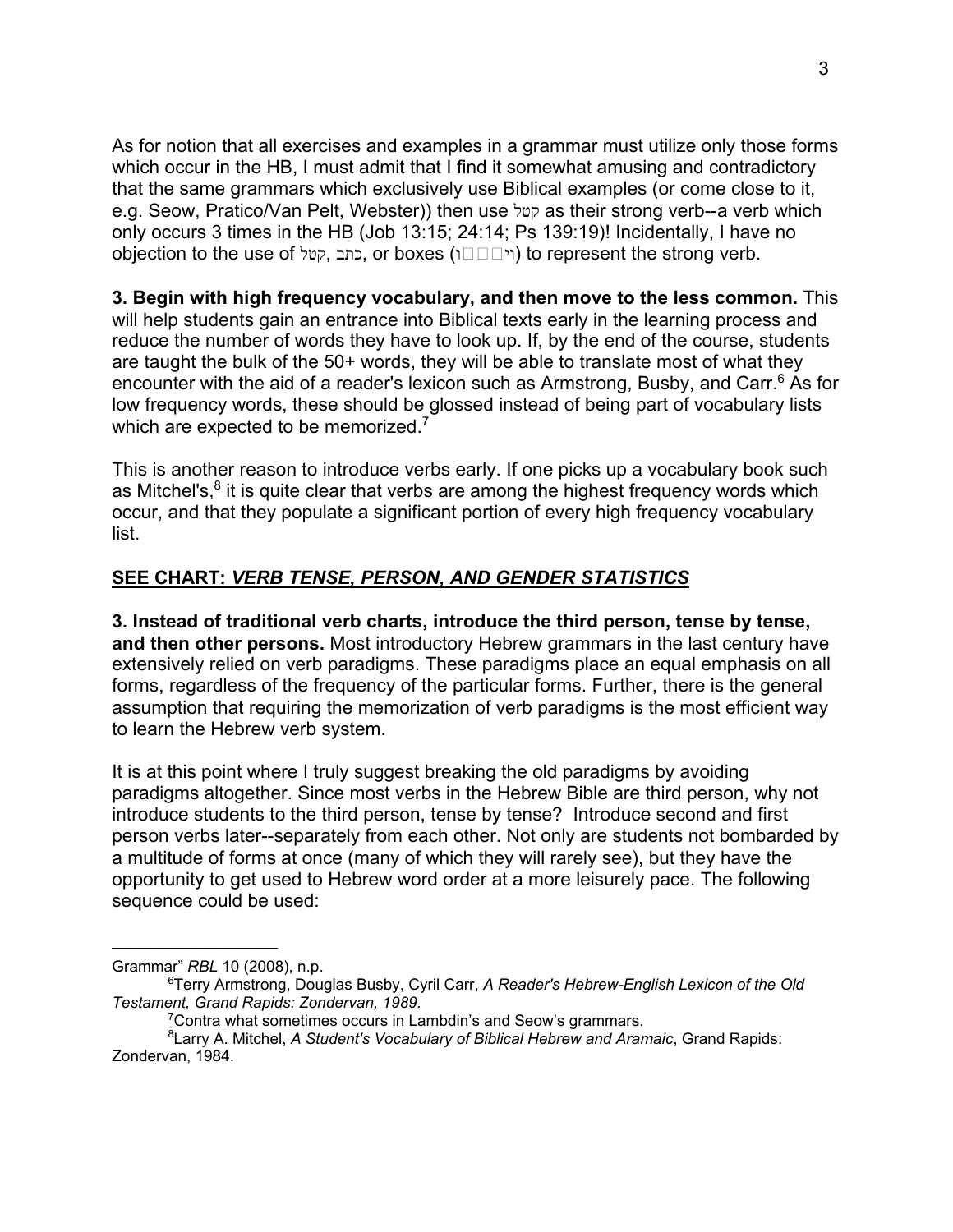- a. he/she, then they (past)
- b. he/she, then they (future)
- c. he/she/they converted to past (imperfect vav consecutive)
- d. he/she/they converted to future (perfect vav consecutive)

At this point they can read many sentences and edited passages from the HB, as well as become accustomed to syntax. I have done this with my students, and it worked quite well. Of course, I doubt that this suggestion will work with any of the existing grammars.

#### REFER TO CHART: BINYAN AND TENSE STATISTICS

4. Focus on the most common verb types first, and minimize the treatment of uncommon forms. The most common verb type is Qal, followed by Hiphil, Niphal, Piel. These combined make up 97% of all verbs. Further, while most grammars present Qal and Piel at different stages and try to make strong distinctions between the two, these binyanim can be combined--consonantally they are the same (except for the mem prefix on the Piel participle),<sup>9</sup> and most high frequency verbs prefer either the Qal or the Piel, not a mixture of the two. This can be followed by the Hiphil, and then passives. As for the extremely uncommon verb types<sup>10</sup>--which they will not remember anyway--students just need to know that some other forms exist which will have to be looked up.

5. Limit the emphasis on linguistic terminology, and opt for a more pragmatic, descriptive approach, for it is the rare student who will step into a beginning Hebrew class who is also a linguist. For example,

a. Eliminate the emphasis on the terms first person, second person, and third person, for students do not readily translate 1, 2, 3, into "I, you, she." Instead, replace them with something like "I/we," "you/y'all"<sup>11</sup> (a Southern dialect helps a lot here!), and "he/she/they."

b. Scrap traditional parsing, for it does not readily "translate" into accurate translation. I have seen many students through the years who can parse with great accuracy and then mistranslate the same words. The problem is that the traditional parsing emphasis (for both Hebrew and Greek) adds an unnecessary mental step into the translation process which is both inefficient and gives another opportunity to make a mistake. Instead, employ practical parsing, that is, have them give the meaning of the form (e.g., "he will kill y'all ladies" instead of "Qal imperfect 3ms with a 2fp plural pronominal suffix from קטל, to kill").

<sup>&</sup>lt;sup>9</sup>I introduce participles much later (with adjectives).

<sup>10</sup>E.g., the Polel, Polal, Poel, Palal, Hitpolel, and the Pilpel.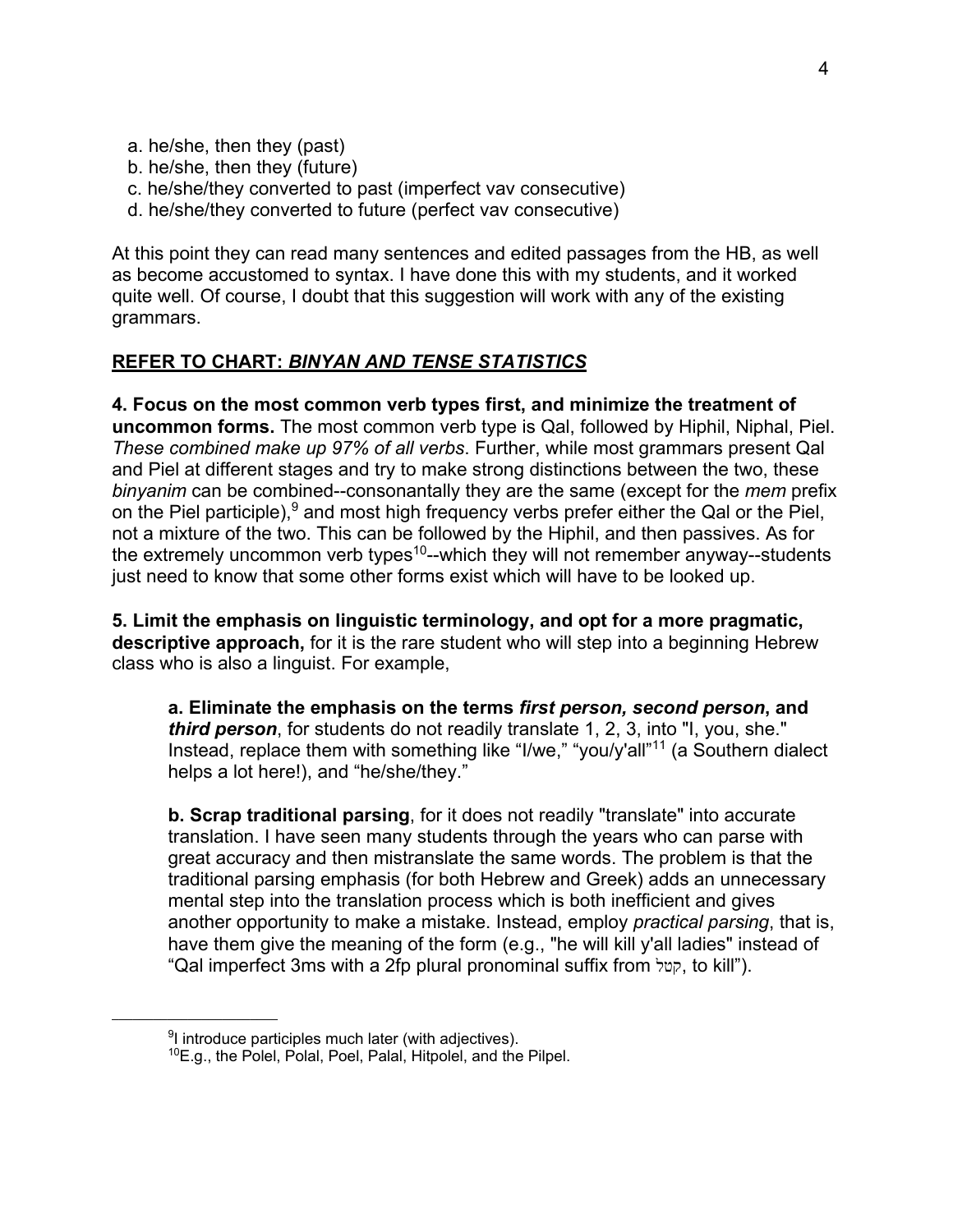Traditional: Hebrew->brain->parsing->brain->English. Practical: Hebrew->brain->English.

 c. Be careful about what designations are used for verb "tenses," and try to be more descriptive. If a student has had a language such as Greek or French, terms like "perfect" and "imperfect" are misleading and confusing, for these terms, as applied to Hebrew, mean something quite different. On the other hand, terms like "qatal" and "yiqtol" are themselves in need of a descriptive translation. Past and future, while mildly imprecise, nevertheless make sense to students. Precision can be brought into bear later.

6. Do not use English infinitives to define Hebrew verbs. If the lexical form is the 3ms, then give "kill" or "he killed" for the root form (e.g., of קטל), not "to kill." The problem with using English infinitives is that many students think it is legitimate to translate a 3ms as an infinitive.  $12$ 

8. Even if my "pointless" approach is not accepted,  $13$  reduce the emphasis on pointing, vowel rules, the dagesh, and accents. A common misconception is that most translation confusion is because students make vowel rule errors. However, I find that those who learn pointing and those who do not learn pointing typically make the same errors in intermediate and advanced courses, and these errors mainly concern the consonantal text. Use pointing to help students pronounce the words, and abandon the notion that elementary students should be able to replicate Tiberian logic.

9. What about immersion or conversational methods? As should be evident by now, I share the growing frustration with the typical approach to Hebrew, an approach dominated by the available textbooks. The main alternatives with which I am acquainted are either immersion or conversational approaches.

a. Immersion. As for a pure immersion method, it runs the risk of promoting imprecise translation. My experience with immersion students is that they can only get the basic gist, if that. On the other hand, having students read and translate a lot of Biblical Hebrew, along with a systematic explanation of grammar and syntax, helps them to internalize the language.

b. Conversational. I have a few reservations about a conversational approach to Biblical Hebrew which I will enumerate below:

First, while undoubtedly conversational Hebrew during ancient times was

 $11$ Or whatever version of the 2nd person plural works in your region.

<sup>&</sup>lt;sup>12</sup>Some grammars already avoid English infinitives for verb definitions.